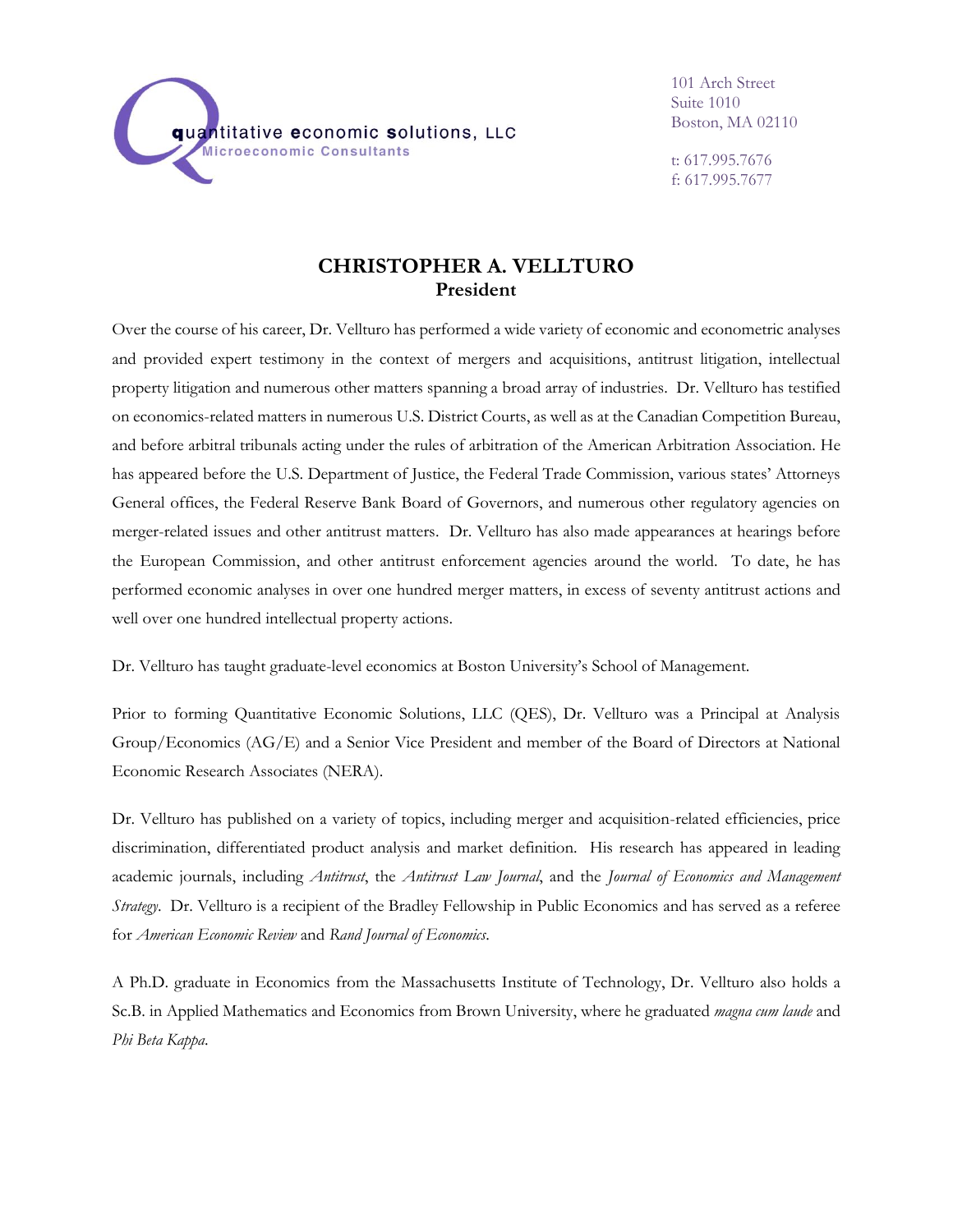### **EDUCATION**

- 1989 Ph.D. in Economics, Massachusetts Institute of Technology *Primary Fields:* Econometrics, Industrial Organization *Secondary Fields:* Public Finance, Game Theory, Law and Economics
- 1983 Sc.B. in Applied Mathematics and Economics (*magna cum laude*), Brown University

### **PROFESSIONAL EXPERIENCE**

- 2002-Present **Quantitative Economic Solutions, LLC** *President/Manager* – Direct research on microeconomic issues in litigation and nonlitigation matters. Areas of particular focus include: antitrust, regulation, and damages assessment in intellectual property and contract matters.
- 2008-2015 **Boston University, School of Management** *Instructor* – Department of Finance & Economics

#### 2000-2002 **Analysis Group/Economics**

*Principal -* Direct research and provide expert testimony on a variety of microeconomic issues with particular emphasis on antitrust, intellectual property, and mergers and acquisitions. Expert reports and testimony presented in U.S. District Court. Presented antitrust economic analyses to Federal Trade Commission, U.S. Department of Justice, Federal Reserve Bank Board of Governors and the European Commission.

1996-2000 **National Economic Research Associates, Inc.** *Senior Vice President* (1999-2000) *Vice President* (1996-1999)

#### 1991-1996 **Cambridge Economics, Inc.**

*Director* - Directed research and provided expert testimony on a variety of microeconomic issues with particular emphasis on antitrust, intellectual property, and mergers and acquisitions. Prior expert testimony provided in U.S. District Court and before the American Arbitration Association. Presented antitrust economic analyses to U.S. Department of Justice, Federal Trade Commission (Antitrust Division), state Attorneys General offices, and the Federal Reserve Bank Board of Governors.

1989-1991 **National Economic Research Associates, Inc.** *Senior Consultant* - Directed and performed research relating to issues of antitrust, intellectual property, mergers and regulation.

#### 1987 **Department of Economics, M.I.T.** *Teaching Assistant* - Undergraduate econometrics.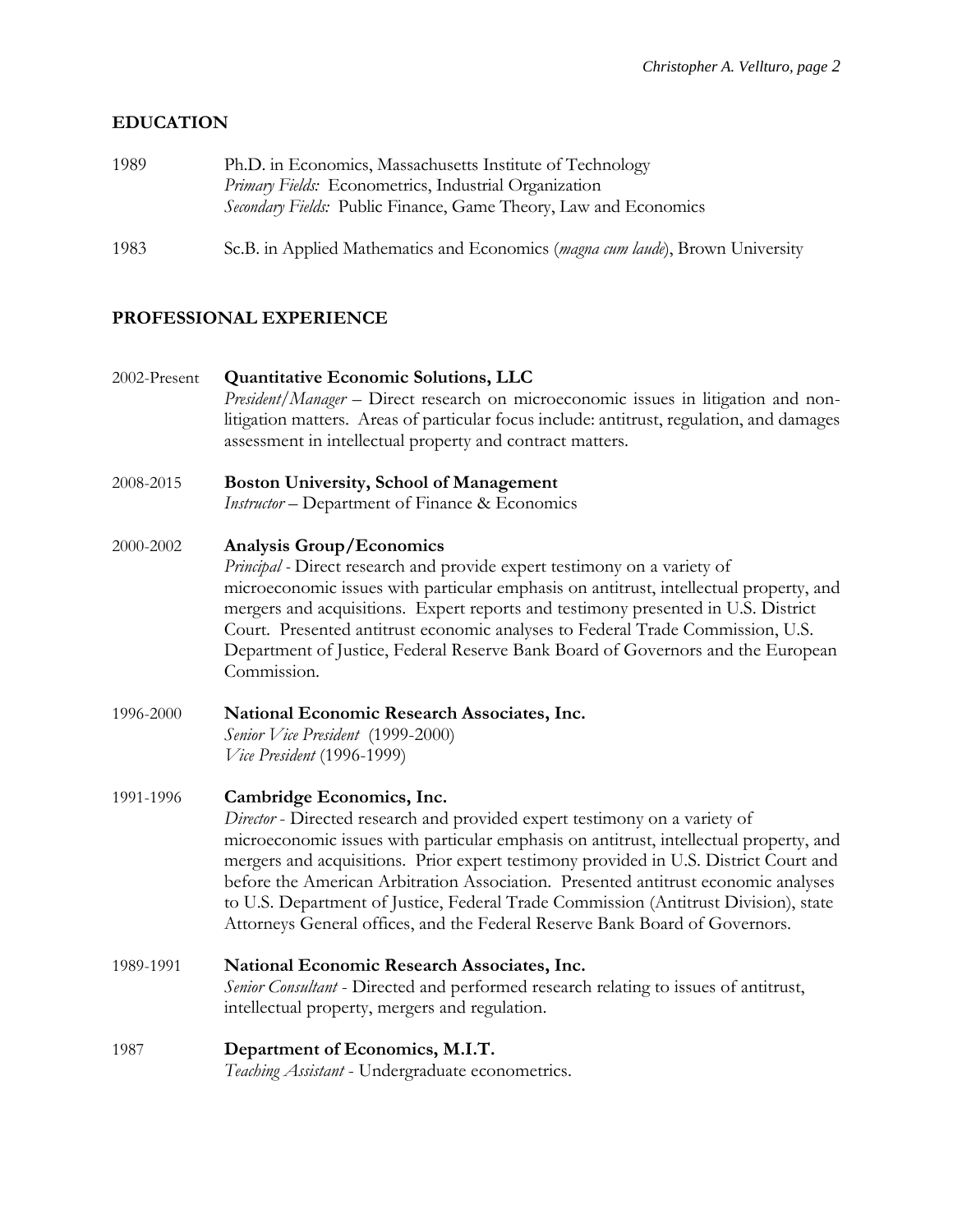1985-1989 **Dean Ann F. Friedlaender, M.I.T.** *Research Associate* - Participated in research relating to transportation pricing and capital allocation responses to regulatory changes. 1983-1985 **National Economic Research Associates, Inc.** *Research Associate* - Conducted research on a wide variety of issues including antitrust, railroad rate setting, optimal landfill pricing, and PCB and asbestos abatement strategies.

## **AWARDS AND PROFESSIONAL ACTIVITIES**

| 1987-1989 | Recipient, Bradley Fellowship in Public Economics                                 |
|-----------|-----------------------------------------------------------------------------------|
| 1986      | M.I.T. Departmental Fellowship                                                    |
| 1983      | Phi Beta Kappa, Brown University                                                  |
| 1983      | Sigma Xi, Brown University                                                        |
| Present   | Journal Referee for <i>American Economic Review</i> and Rand Journal of Economics |
| Present   | Member, American Economic Association                                             |
| Present   | Member, American Bar Association                                                  |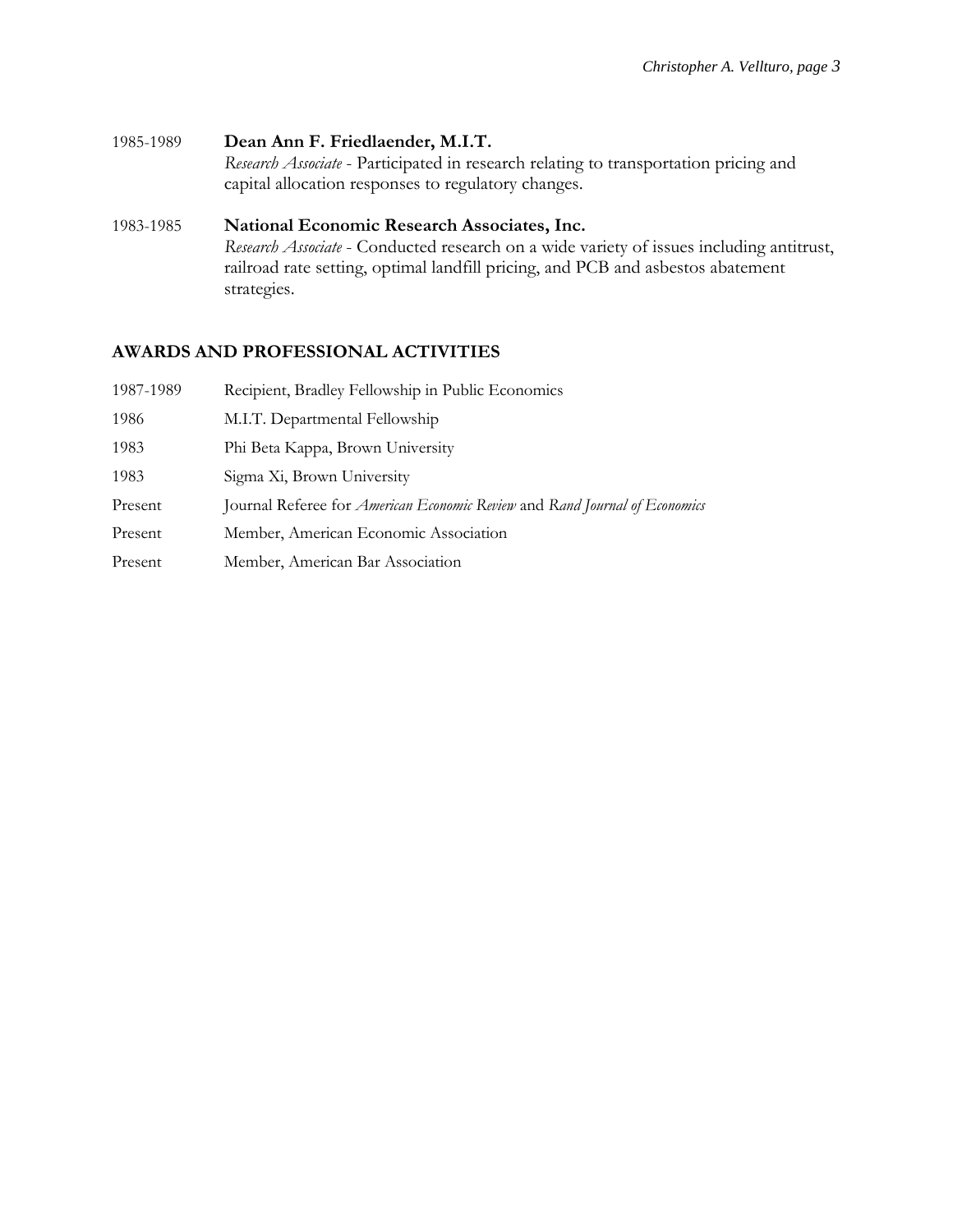## **TESTIFYING HISTORY (PAST FOUR YEARS)**

- *United Services Automobile Association v. PNC Bank, N.A* United States District Court for the Eastern District of Texas Marshall Division, Case No. 2:21‐ CV‐0246‐JRG *United Services Automobile Association v. PNC Bank, N.A* United States District Court for the Eastern District of Texas Marshall Division, Case No. 2:20- CV-00319-JRG
- *Anthony Colucci, Vanessa Lorraine Skipper, Individually and on Behalf of Those Similarly Situated v.* Health *First, Inc.* United States District Court for the Middle district of Florida, Case No. 6:21-cv-00681-RBD-GJK
- *I-Mab v. Tracon Pharmaceuticals, Inc.* ICC Case No. 25372/MK
- *Colibri Heart Valve LLC vs. Medtronic CoreValue LLC* United States District Court for the Central District of California, Case No. 8:20-cv-00847-DOC-JDE
- *Teva Pharmaceuticals International GmbH v. Eli Lilly and Company*, United States District Court for the District of Massachusetts, Case No. 17-cv-12087.
- *Boston Scientific Corp. and Boston Scientific Neuromodulation Corp. v. Nevro Corp.* United States District Court for the District of Delaware, Civil Action No. 18-644-CFC-CJB
- *Novo Nordisk Inc and Novo Nordisk A/S v. Sandoz In*c United States District Court for the District of Delaware, Civil Action No. 20-747(CFC)
- *Indivior Inc. and Indivior UK Limited v. Dr. Reddy's Laboratories S.A. and Dr. Reddy's Laboratories, Inc.* United States District Court for the District of New Jersey, Civil Action No. 17-7111-KM-CLW *Indivior Inc. and Indivior UK Limited and Aquestive Therapeutics, Inc. v. Alvogen Pine Brook LLC.* United States District Court for the District of New Jersey, Civil Action Nos. 17-7106-KM- CLW, 18-5285-KM-CLW
- *Amgen Inc., v. Sandoz Inc., et al.*  United States District Court for the District of New Jersey, Civil Action No. 18-11026 (MAS)(DEA)
- *Plastipak Packaging, Inc. v. Premium Waters Inc.* United States District Court for the Western District of Wisconsin (Madison), Civil Action No. 3:20-cv-98.
- *<u>Boehringer Ingelheim Pharmaceuticals Inc., et al.</u> v. Mankind Pharma LTD., et al.,* United States District Court for the District of Delaware, CA. No. 1:18-CV-01689-CFC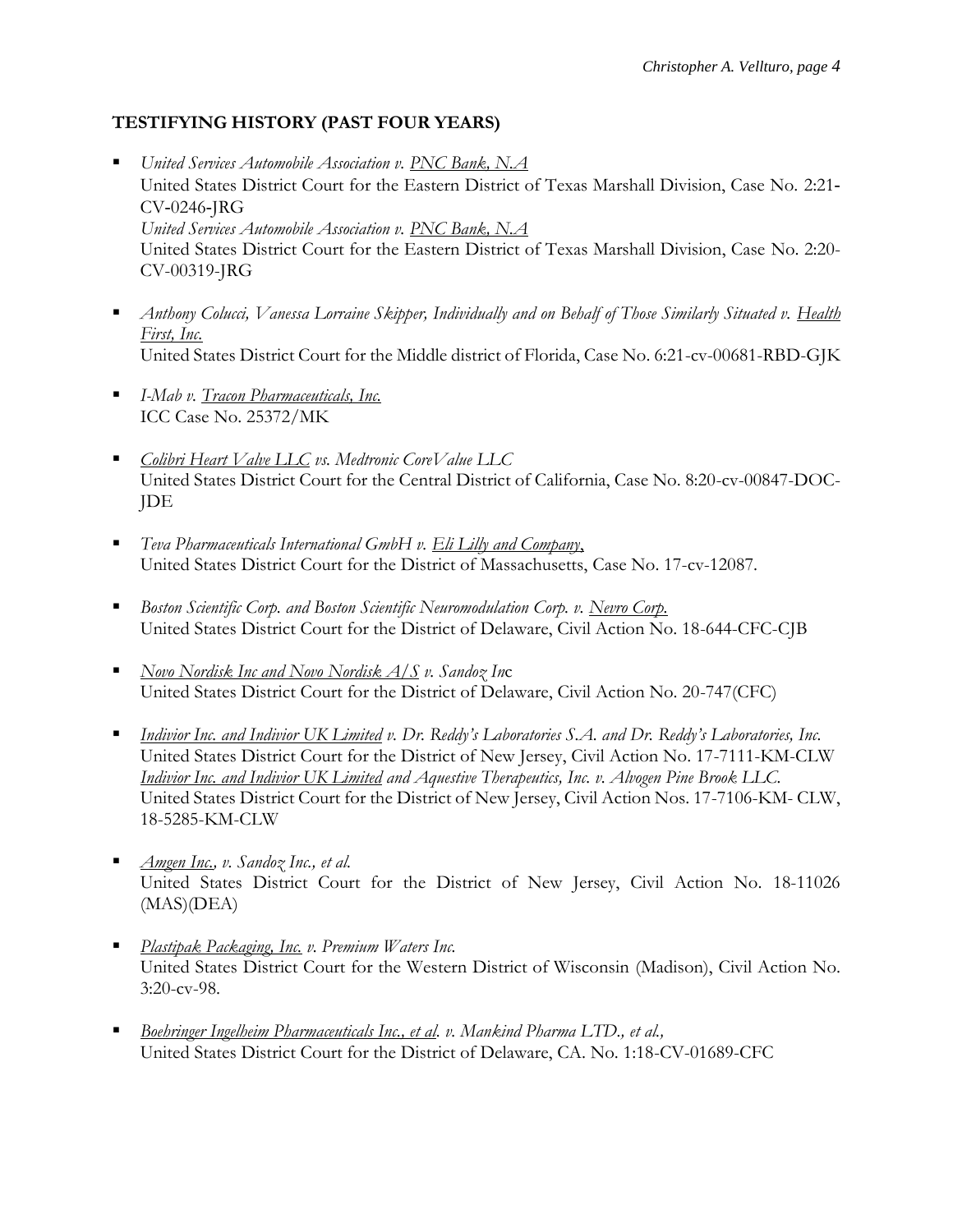- *AMO Development, LLC, AMO Manufacturing USA, LLC and AMO Sales and Service, Inc., v. Alcon LenSx, Inc., Alcon Vision, LLC, Alcon Laboratories, Inc. and Alcon Research, LLC, and Alcon Inc., Alcon LenSx, Inc., Alcon Research, LLC, and Alcon Vision, LLC, v. AMO Development, LLC, AMO Manufacturing USA, LLC, AMO Sales and Service, Inc., and Johnson and Johnson Surgical Vision, Inc.* United States District Court for the District of Delaware, Civil Action No. 20-842 (CFC)
- *Novo Nordisk Inc. and Novo Nordisk A/S, v. Mylan Institutional LLC.* United States District Court for the District of Delaware, Civil Action No. 19-01551-CFC
- *The Trustees of the University of Pennsylvania v.* Eli Lilly and Company, ImClone LLC, and Bristol-Myers *Squibb Company.* United States District Court for the Eastern District of Pennsylvania, Case No. 2:15-cv-06133-PD
- *In the Matter of an Arbitration Under the CPR Non-Administered Arbitration Rules Between Ford Motor Company, on behalf of itself, its wholly and majority-owned subsidiaries, v. Ibiden Company, LTD., and all its direct and indirect subsidiaries.*
- *H. Lundbeck A/S; Takeda Pharmaceutical Company LTD.; Takeda Pharmaceuticals U.S.A., Inc; Takeda Pharmaceuticals International AG; and Takeda Pharmaceuticals America, Inc. v. Apotex, Inc.* United States District Court for the District of Delaware, Case No. 18-88 (LPS)
- *ViiV* Healthcare Company, Shionogi & Co., Ltd., and ViiV Healthcare UK (No. 3) Limited, v. Gilead *Sciences, Inc.* United States District Court for the District of Delaware, Case No. 1:99-mc-09999
- *Ferring B.V., Ferring International Center S.A., and Ferring Pharmaceuticals, Inc. v. Serenity Pharmaceuticals, LLC and Reprise Biopharmaceuticals, LLC* United States District Court for the Southern District of New York. Case No. 17-cv-9922 (RWS) ECF CASE
- *OJ Commerce LLC; and Naomi Home, Inc. v. KidKraft, LP; and MidOcean Partners, LP.* United States District Court for the Southern District of Florida, Case No. 19-CV-60341- Cooke/Hunt.
- *SAS Institute Inc. vs. World Programming Limited; Luminex Software, Inc.; Yum! Brands, Inc.; Pizza Hut, Inc.; and Shaw Industries Group, Inc.,*  United States District Court for the Eastern District of Texas. Civil Action No. 2:18-CV-00295- JRG
- *Pfizer Inc., et al. v. Zydus Pharmaceuticals (USA), et al.* United States District Court for the District of Delaware, C.A. No. 17-158 (LPS)
- *Abbott Cardiovascular Systems, Inc., and Evalve, Inc. v. Edwards Lifesciences, LLC, and Edwards Lifesciences, Corp.* United States District Court for the District of Delaware, Case No. 1:19-cv-00149-MN
- *3M Company & 3M Innovative Properties Company v. Kerr Corporation* United States District Court for the District of Delaware, Civil Action No. 17-01730-LPS-CJB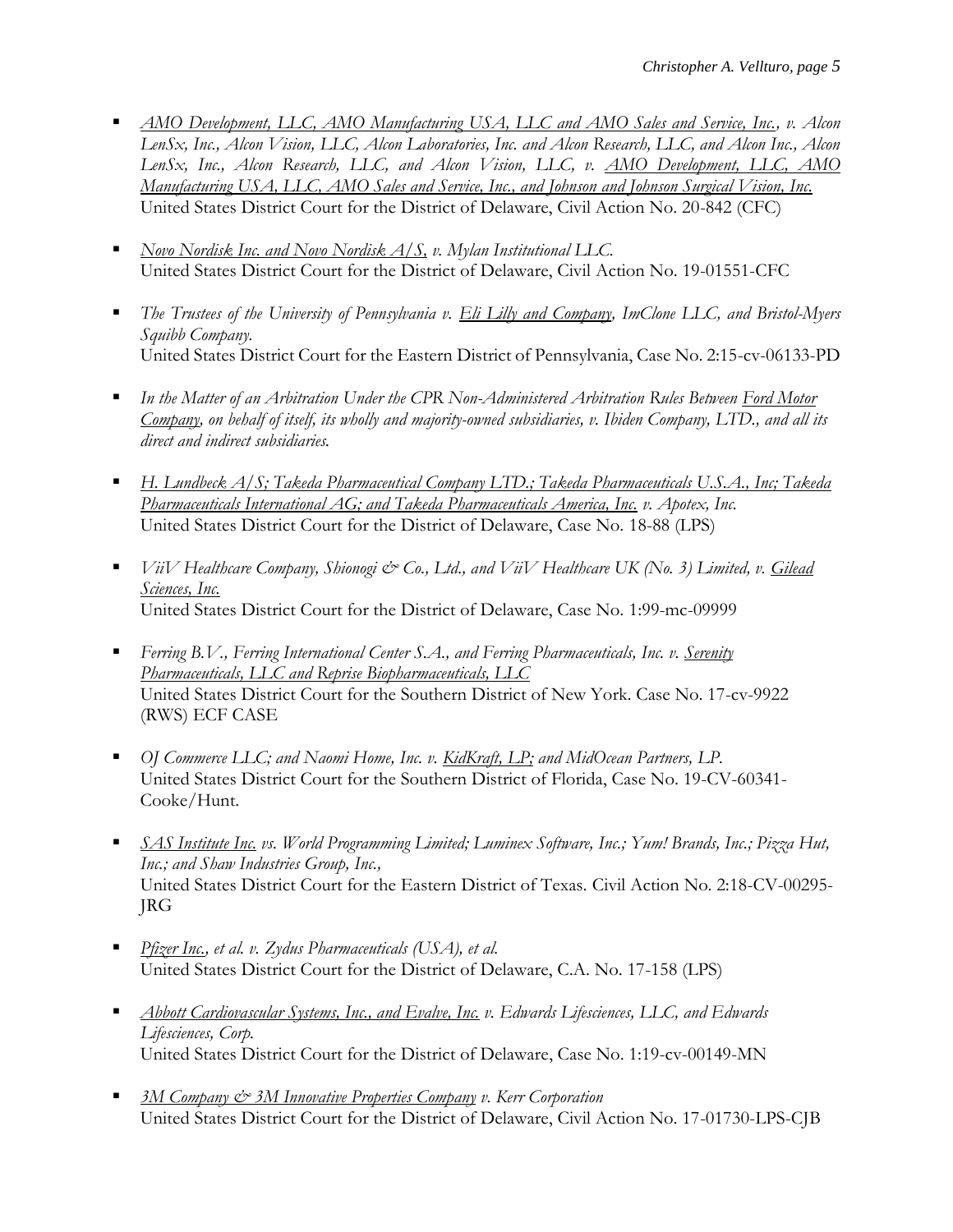- *CardioNet LLC and Braemar Manufacturing, LLC v. InfoBionic, Inc.* United States District Court for the District of Massachusetts, Civil Action No. 1:15-cv-11803-IT
- *Novartis Pharmaceuticals Corporation v. Accord Healthcare, Inc., et al.* United States District Court for the District of Delaware, C.A. No. 18-1043-LPS
- *Array Technologies, Inc. v. Colin Mitchell, NEXTracker, Marco Garcia, Daniel S. Shugar, Scott Graybeal*, *and Flextronics International U.S.A., Inc.* United States District Court for the District of New Mexico, Civil Action No. 1:17-cv-00087-JAP-LF
- *In the matter of the arbitration between Intellia Therapeutics, Inc. and Caribou Biosciences, Inc.* Before the JAMS Arbitration Panel, Reference No.: 1425027888
- *Astellas Pharma Inc., Astellas Ireland Co., Ltd., and Astellas Pharma Global Development, Inc., v. Actavis Elizabeth LLC, et al.* United States District Court for the District of Delaware. C.A. No. 1:16-905 (JFB0 (CJB) (Consolidated)
- *Orexo AB and Orexo US, Inc. v. Actavis Elizabeth, LLC, Actavis Pharma, Inc., Teva Pharmaceuticals USA, Inc., and Teva Pharmaceuticals Industries, Ltd.* United States District Court for the District of Delaware, C.A. No. 17-205-CFC
- *Adocia S.A. v. Eli Lilly and Company* The American Arbitration Association, AAA 01-17-0005-2264
- *RELX v. Informatica* United States District Court for the Southern District of New York. Case No. 16-cv-9718
- *BTG International Limited, et al., v. Amneal Pharmaceuticals LLC, et al.* United States District Court for the District of New Jersey, Civil Action No. 2:15-cv-05909-KM-JBC *BTG International Limited, et al., v. Amerigen Pharmaceuticals, Inc., et al.* United States District Court for the District of New Jersey, Civil Action No. 2:16-cv-02449-KM-JBC

*BTG International Limited, et al., v. Teva Pharmaceuticals USA, Inc.* United States District Court for the District of New Jersey, Civil Action No. 2:17-cv-06435-KM-JBC

- *Novo Nordisk Inc. and Novo Nordisk A/S v. Teva Pharmaceuticals USA, Inc.* United States District Court for the District of Delaware, C.A. No. 1:17-cv-00227
- *Zimmer Surgical, Inc. and Dornoch Medical Systems, Inc. v. Stryker Corporation and Stryker Sales Corporation,*  and *Stryker Corporation and Stryker Sales Corporation v. Zimmer Surgical, Inc., Zimmer, Inc., Dornoch Medical Systems, Inc., and Zimmer U.S., Inc.*

United States District Court for the District of Delaware, C.A. No. 16-679-RGA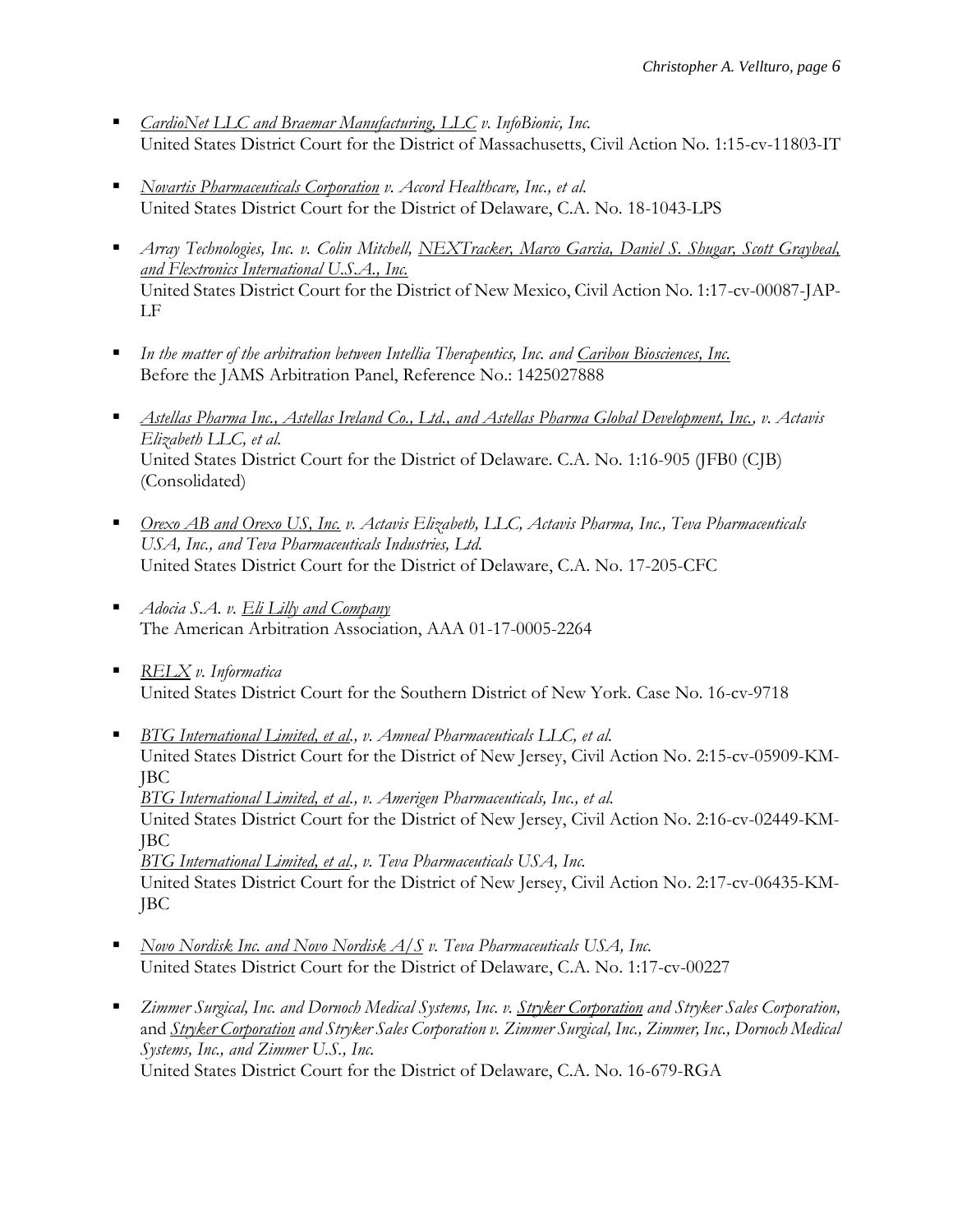- **Immunex Corporation; Amgen Manufacturing, Limited; and Hoffman La-Roche Inc.; v. Sandoz Inc.; Sandoz** *International GMBH; and Sandoz GMBH* United States District Court for the District of New Jersey, Civil Action No. 2:16-cv-01118
- *Desktop Metal, Inc., v. Markforged, Inc. and Matiu Parangi* United States District Court for the District of Massachusetts, Civil Action No. 1:18-cv-10524- WGY
- *MorphoSys AG v. <u>Janssen Biotech</u>, Inc., Genmab US Inc., and Genmab A/S* United States District Court for the District of Delaware, C.A. No. 16-221 (LPS)(CJB)
- *Nevro Corp. v. Boston Scientific Neuromodulation Corp.* United States Patent and Trademark Office, Case Nos. IPR2017-01812, U.S. Patent No. 6,895,280 B2
- *Plastipak Packaging, Inc. v. Niagara Bottling, Inc.*  United States District Court for the Eastern District of Virginia, Case 1:17-cv-01463-AJT-MSN
- *Crane Security Technologies, Inc., and Visual Physics, LLC., v. Rolling Optics AB* United States District Court for the District of Massachusetts, C.A. No. 14-cv-12428-LTS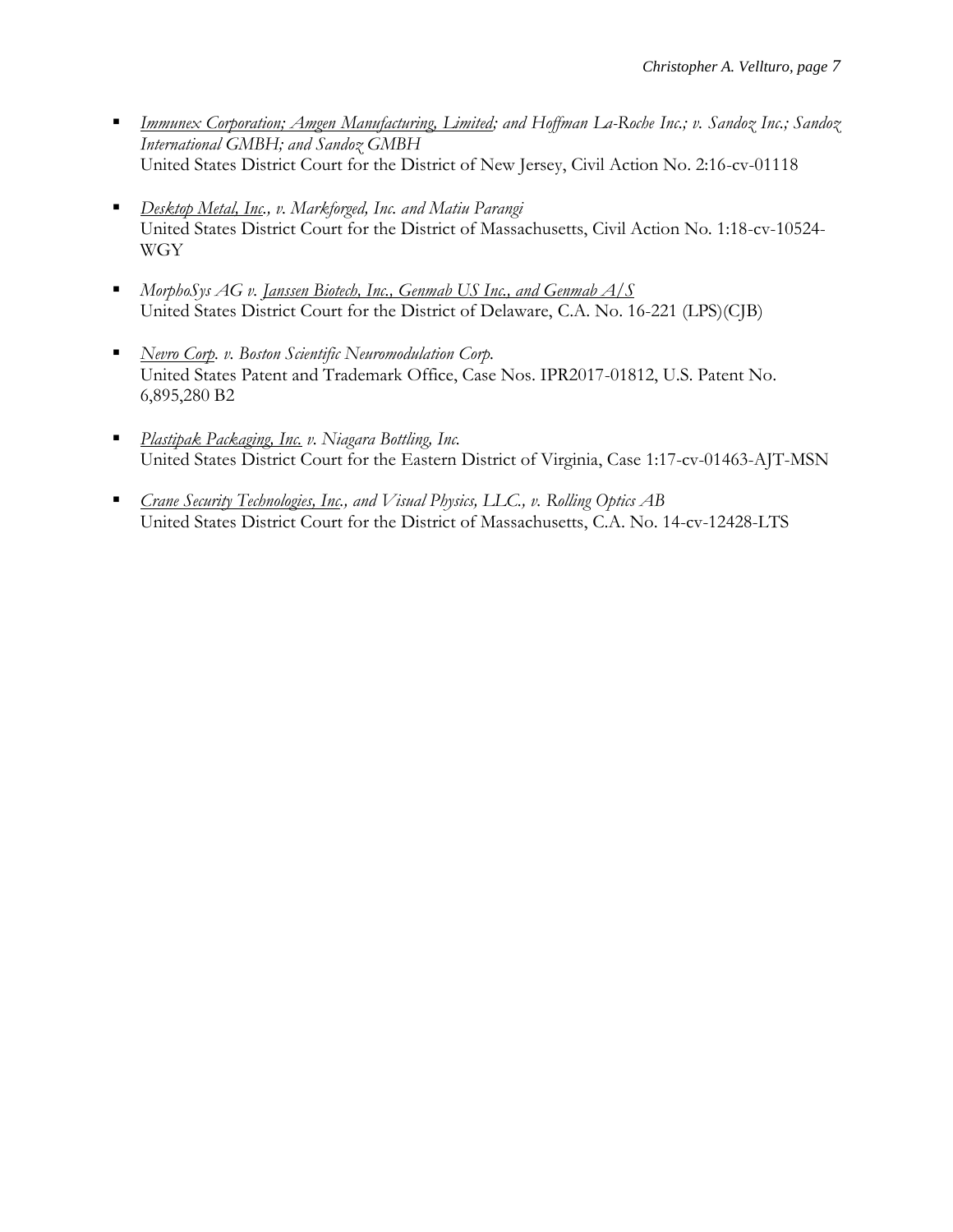### **PUBLICATIONS AND PRESENTATIONS**

"Trade Secrets Damages: Dangerous Waters." Presented at the Practicing Law Institute (PLI) Conference, Trade Secrets 2017: What every Lawyer Should Know, October 27<sup>th</sup>, 2017.

"Lunch at Texas Law with Panel of Damages Experts." Presented at the University of Texas School of Law's Patent Damages Conference, Austin, Texas, June 9, 2016.

"Mock Trial: *Carnival Comics, Inc. v. DigiCom, LLP, et al.*" Presented at the 61<sup>st</sup> Annual Spring Meeting of the ABA Section of Antitrust Law, Washington, DC, April 11, 2013.

"Understanding How the Patent Cliff Will Re-Define the Endgame." Presented at the 12<sup>th</sup> Annual Maximizing Pharmaceutical Patent Life Cycles Conference, New York, NY, October 4, 2011.

"Differentiated Products" in *Issues in Competition Law and Policy, Volume I*, ed. D. Wayne Collins, Section of Antitrust Law of the American Bar Association, 2008.

"When Fraud on the Patent Office Violates Section 2: A Mock Trial." Presented at the 52<sup>nd</sup> Annual Spring Meeting of the ABA Section of Antitrust Law, Washington, DC, April 1, 2004.

"What Drives Consolidation?" Presented at the 28<sup>th</sup> Semiannual Members Meeting MIT/CRE, Cambridge, MA, May 14, 1998.

"Proving Unilateral Effects and Efficiencies in Merger Cases: A Demonstration." Presented at the 46<sup>th</sup> Annual Spring Meeting of the ABA Section of Antitrust Law, Washington, DC, April 1, 1998.

"Creating An Effective Diversion: Evaluating Mergers With Differentiated Products," *Antitrust*, Spring 1997.

"Economic Battles in the Antitrust Wars: Network Industries and Their Relevance to Antitrust in the Computer Industry." Presented at the Washington State Bar Association's Thirteenth Annual Antitrust, Consumer Protection and Unfair Business Practices Conference, November 8, 1996.

"Differentiated Products: New Tools for New Methods." Presented at NERA's Seventeenth Annual Antitrust & Trade Regulation Seminar, Santa Fe, NM, July 5, 1996.

"Market Definition Under Price Discrimination" (with J. A. Hausman and G. K. Leonard), Antitrust Law Journal, Vol. 64, No. 2 (Winter 1996).

"Learning-by-Doing in the Context of Antitrust Analysis" (with J. Hausman), April 1995.

"An Economic Analysis of ATM Surcharging," prepared for Southeast Switch Inc., October 5, 1995.

"Cost Effects of Mergers and Deregulation in the U.S. Rail Industry" (with Berndt, *et al*.), Productivity Issues in Services at the Micro Level, ed. Zvi Griliches and Jacques Mairesse, Kluwer Academic Publishers, 1993.

"Cost Effects of Mergers and Deregulation in the U.S. Rail Industry" (with Berndt, *et al*.), Journal of Productivity Analysis, 4, 127-144, 1993.